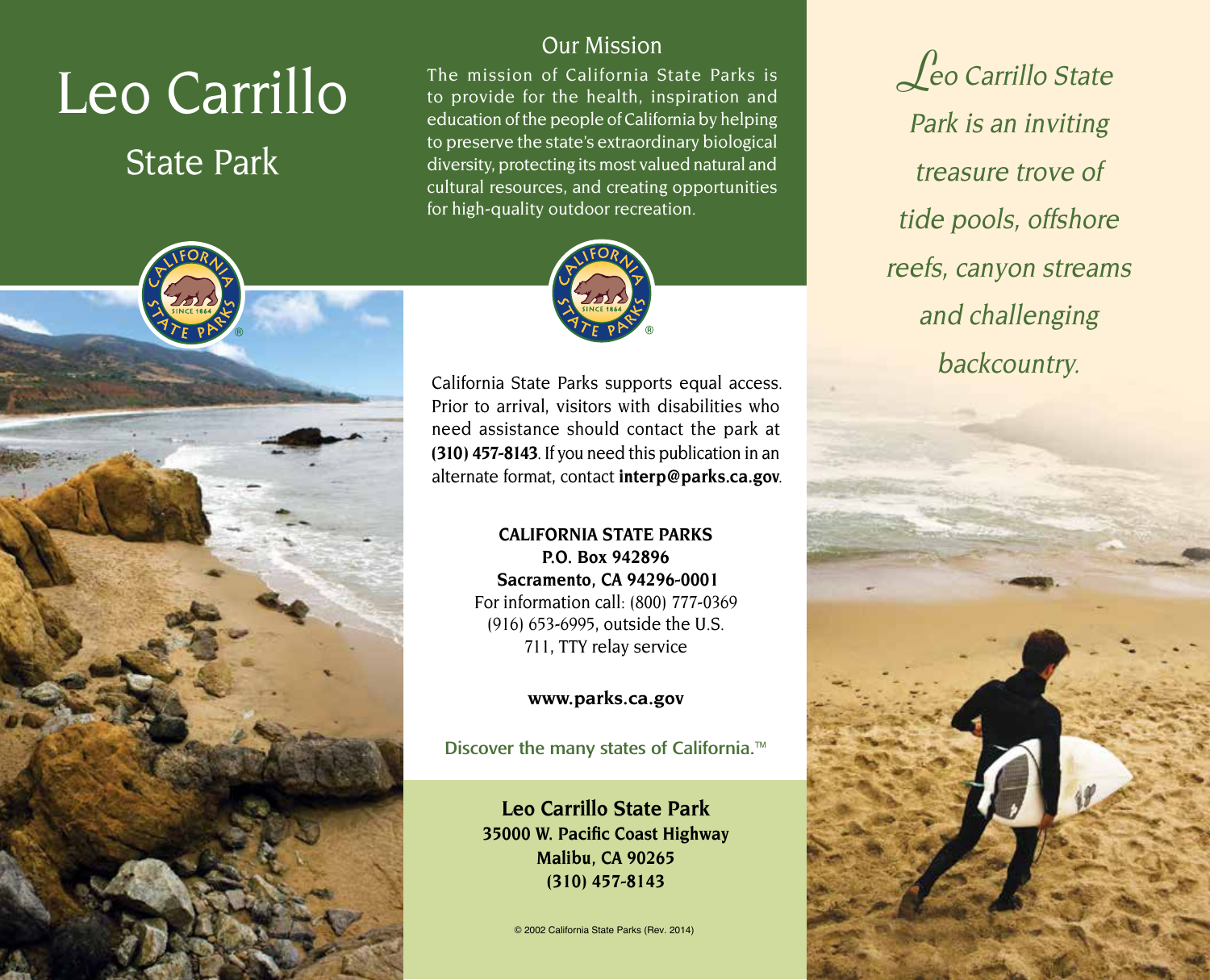**L eo Carrillo State Park—an inviting treasure trove of tide pools, offshore reefs, canyon streams and challenging backcountry—**is located in the Santa Monica Mountains 35 miles northwest of Santa Monica. Its variety of recreational activities is limited only by the visitor's imagination. From traditional beach recreation like sunbathing, fishing, whale watching and swimming to more strenuous pastimes such as surfing, hiking, diving,

> windsurfing, kayaking and camping, Leo Carrillo is a haven for adventurers.



#### **WHO WAS LEO CARRILLO?**

Leo Carrillo State Park is named after a star of Broadway, television and film. Descended from prominent early California families— his great-grandfather was Carlos Antonio de Jesus Carrillo, a governor of California in the last years of Mexican rule— Mr. Carrillo's talent lay in entertainment. He began as a vaudeville comedian; his prolific film career lasted from the late 1920s well into the 1960s. One of his more recognizable roles was

the comic sidekick in the television series "The Cisco Kid." Leo Carrillo served 14 years on the State Beaches and Parks Commission; he was instrumental in the state's acquisition of much of the property between Malibu Lagoon and Point Mugu, including the area named after him.

#### **PARK HISTORy**

Archaeologists believe that the Chumash people, superb artisans who excelled at basketry and elaborate rock art, lived in the area as long ago as 6000 B.C.E. They enjoyed playing games, singing, dancing and trading with other tribes. Their plank boats carried them to the Channel Islands to trade, fish and gather mussels and abalone. In the late 1700s, Spaniards settled the area, forcing dramatic changes on the Chumash and their way of life. Native American labor built Mission San Buenaventura, but the regimented mission life

and the effects of European diseases took a toll on the Chumash. After inhabiting this land for thousands of years, they had nearly disappeared by 1920. Today many Chumash descendants still celebrate and share their vibrant cultural traditions.

#### **THE LAND**

The Mediterranean climate and varied topography support chaparral, coastal sage scrub, riparian woodland, wildflowers and

 sage scrub plant community — prickly Riparian plant communities — California trees — grow in the cool, moist coastal strand plant communities. Higher inland regions support dense brush, fire-adapted chaparral species such as chamise, manzanita, ceanothus and scrub oak. Lower elevations are home to the pear cactus, buckwheat, giant coreopsis, California sagebrush and bush sunflower. bay, willow, black walnut and sycamore environment along Arroyo Sequit.

Rabbits, bobcats and coyotes thrive here, along with squirrels and scrub jays. Hikers often see acorn woodpeckers, horned owls, quail, warblers and redtailed hawks. Mule deer, gray foxes and raccoons forage in the riparian woodland at night. Amphibians and reptiles include salamanders, toads, lizards, rattlesnakes, gopher and king snakes.



An interpretive walk through coastal sage scrub habitat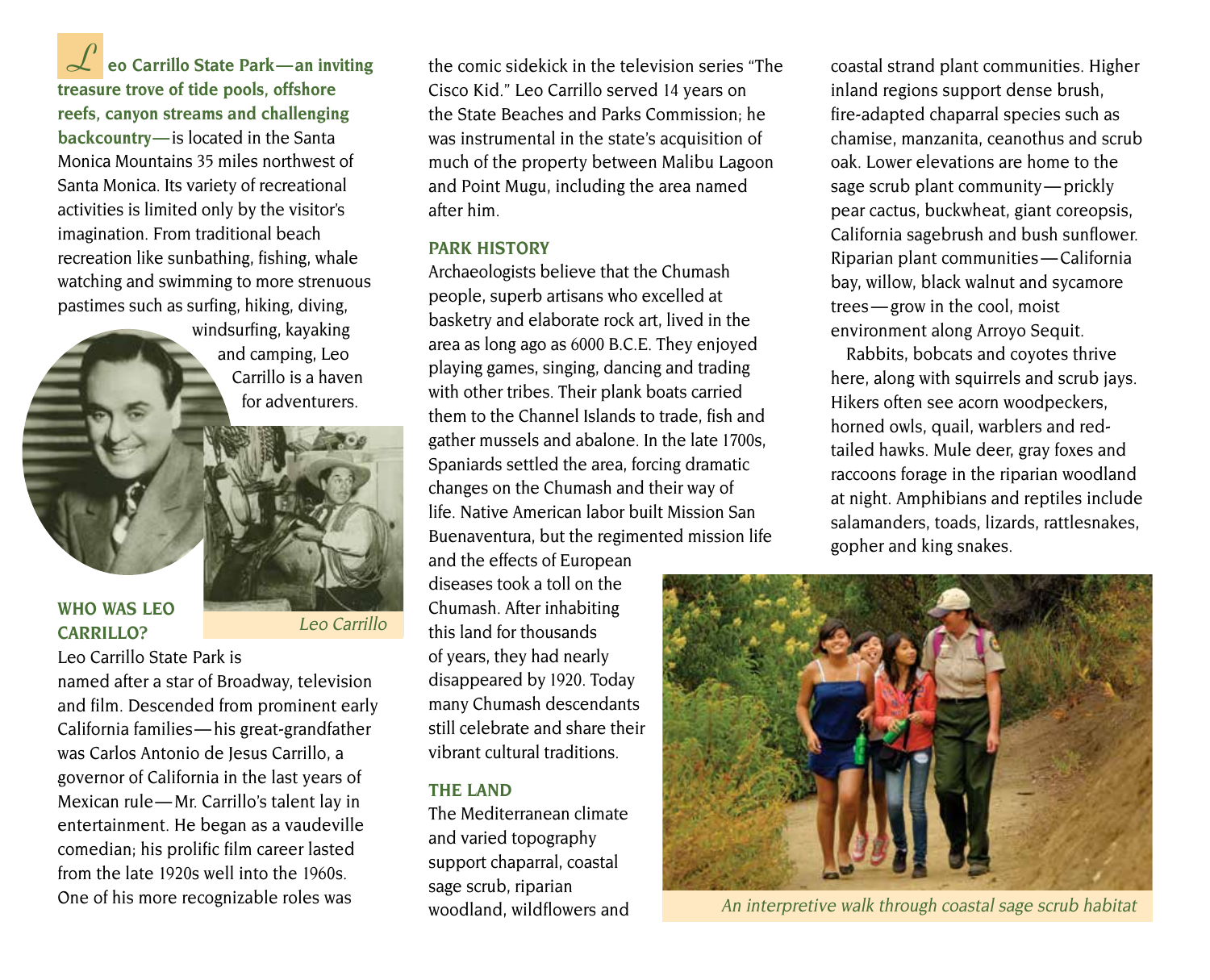

Small coves await discovery.

#### **THE SEA**

Small beach coves in this year-round paradise offer privacy and ocean access for anglers, divers, surfers, wildlife watchers and beach walkers.

Tide pools — During seasonal low tides, visitors may spot sea stars, anemones, mussels, crabs and other tide pool creatures. Tide pool animals are fragile and need your help to protect them. Picking up animals may injure them. **Marine mammals**— Gray whales migrating down the coast venture in close to the beach. In April and May, gray whales may be seen from the beach as mothers (cows) and babies (calves) return north. Dolphins, harbor seals and sea lions can also be seen swimming along the beach.

 **Sea birds**— Pelicans, gulls, grebes **Fishing** — Anglers over age 16 need a and cormorants glide overhead. Many species of gulls and shorebirds feed along the shoreline while other birds fish in the waters offshore. Pelicans and cormorants are commonly seen resting on rocky outcroppings. valid California fishing license to fish for

kelp (calico) bass, surf perch, California sheephead, halibut and white sea bass.

**Diving**—The clear waters of the park are good for scuba diving and snorkeling. Dive with the proper certification, equipment and training, and never dive alone. Ask a lifeguard about ocean conditions and the best diving areas.

**Surfing**—Swim and surf only in areas with lifeguards, and go with a friend. Sequit Point and nearby Staircase and County Line beaches are especially popular. Swimming, boogie boarding and sunbathing are also favorite activities. Know your limits and learn about weather and ocean conditions. If you get caught in a rip current that causes you to drift from shore, do not swim against it. Instead, swim parallel to the shore until you are out of the current, then swim back towards shore.

### **OTHER RECREATIONAL ACTIVITIES**

#### **Hiking**

Hikers have a choice of gentle or more energetic walks. Yellow Hill Fire Trail offers panoramic views of the beach; on a clear day, you can see Anacapa, Santa Catalina and Santa Cruz, three of the Channel Islands in the distance out at sea. The steeper Nicholas Flat Trail meanders through wildflowers and various plant communities to a seasonal pond. A short nature trail loops near the campfire center at the rear of Canyon Campground.

#### **Camping**

The Canyon Campground has 135 family sites, each with a table and fire ring. Restrooms and coin-operated hot showers are nearby. Hike-and-bike campsites are located near campsite #1. The Group Campground at the back of the canyon accommodates up to 50 people. It has picnic tables, two barbecue pits, and restrooms with coin-operated hot showers. Camping reservations are recommended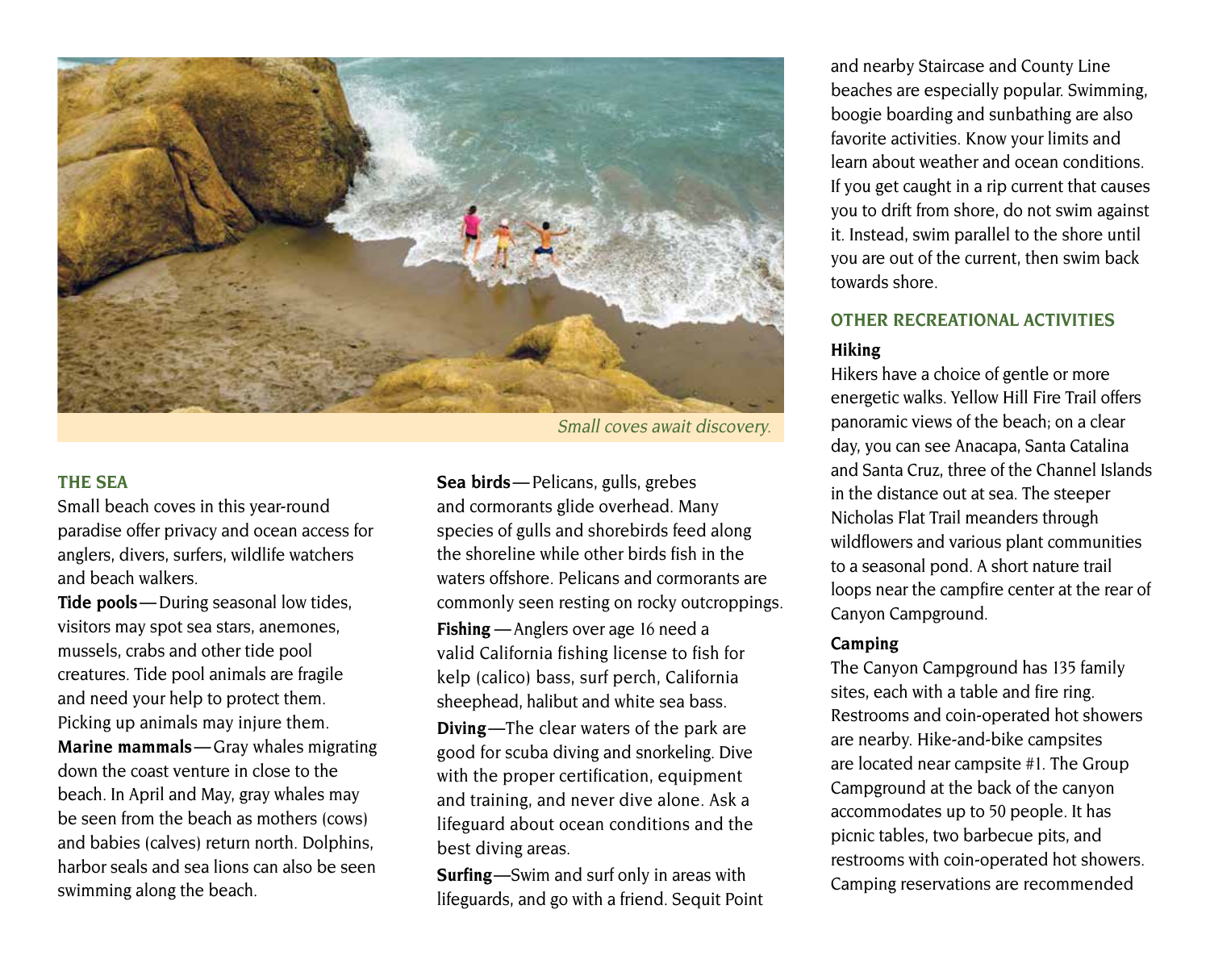from May through October and on holiday weekends. To reserve, call (800) 444-7275 or see **[www.parks.ca.gov](http://www.parks.ca.gov)**.

**Interpretive Programs** 

Campfires, Junior Ranger and nature walks are offered from Memorial Day through Labor Day. A small visitor center is open on the weekends.

School field trips must have reservations. For information, call (310) 457-8185 or visit **[www.parks.ca.gov/leocarrillo](http://www.parks.ca.gov/leocarrillo)**.

# **ACCESSIBLE FEATuRES**

Seven campsites are accessible, with restrooms and showers that are generally accessible. Accessible picnicking, parking and restrooms are available at North Beach. Beach wheelchairs may be checked out at both North and South Beaches. Accessibility is continually improving; for updates, visit **<http://access.parks.ca.gov>**.

#### **PLEASE REMEMBER**

- All natural and cultural features are protected by law and may not be disturbed or removed.
- Do not disturb tide pool creatures.
- Watch out for rattlesnakes, ticks and poison oak; stay away from seals and sea lions.
- Stay on the trails and carry plenty of drinking water.



- 
- Use caution when fishing from slippery rocks during a rising tide or big surf.
- Ask the lifeguard or park ranger about ocean conditions.
- Only vehicles with less than eight-foot overhead clearance can enter the North Beach parking lot.

#### **NEARBy STATE PARKS**

- Point Mugu State Park 15 miles south of Oxnard on Hwy. 1
- Robert H. Meyer Memorial State Beach 10 miles north of Malibu on Hwy. 1

This park is supported in part through a nonprofit organization. For more information, contact: Santa Monica Mountains Natural History Association 9000 W. Pacific Coast Highway Malibu, CA 90265 **<www.smmnha.org>**